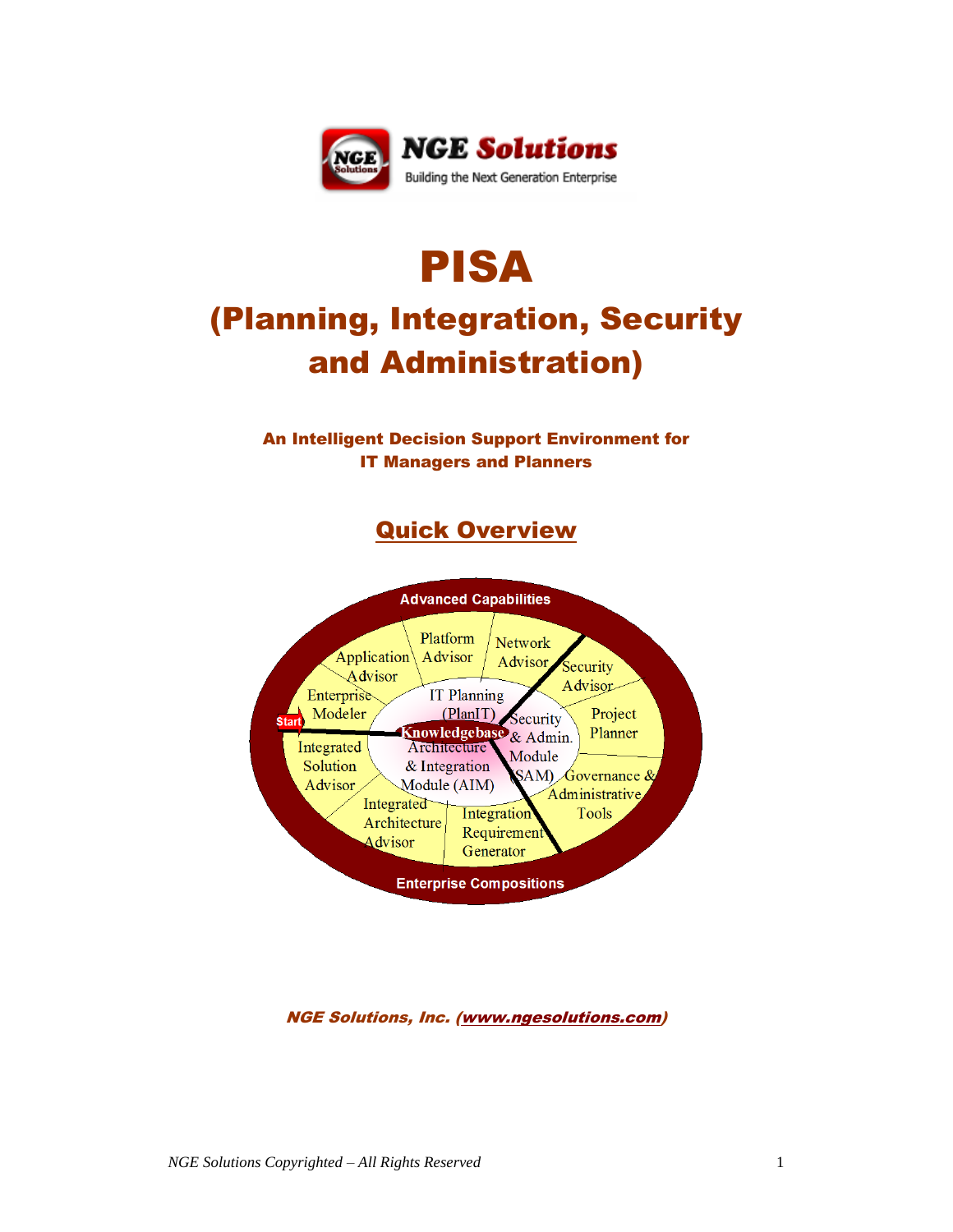#### 1. WHAT IS PISA?

PISA (Planning, Integration, Security, Administration) is an intelligent decision support environment that helps businesses plan, integrate and secure their IT (information technology) systems. At present, PISA is intended for small to medium businesses (SMBs) but can also be used for offices and divisions of larger businesses.

The PISA environment, conceptually shown in [Figure 1,](#page-1-0) provides a family of automated consultants ("advisors") that support all stages of IT planning, integration and security projects (e.g., enterprise modeling, application planning, network planning, security planning, project planning, architecture analysis, solution evaluation). At the heart of PISA, as shown in [Figure 1,](#page-1-0) is the knowledgebase (KB) that contains an extensive patterns repository. The KB is used by the PISA advisors which are segmented into three modules (see [Figure 1\)](#page-1-0):

- **PlanIT (Planner for IT)** concentrates on IT planning projects and develops a plan at the enterprise level (see Sectio[n 4\)](#page-4-0)
- **SAM (Security and Administration Module)** provides guidance for security, project management and governance issues (see Sectio[n 5\)](#page-5-0)
- **Architecture and Integration Module (AIM)** focuses on how SOA (Service Oriented Architecture) can be used to architect and integrate the various components to form a functioning system (see Sectio[n 0\)](#page-5-1).

Figure 1 shows an expanded version of the PISA pie shown on the title page.



<span id="page-1-0"></span>**Figure 1: Conceptual Model of PISA**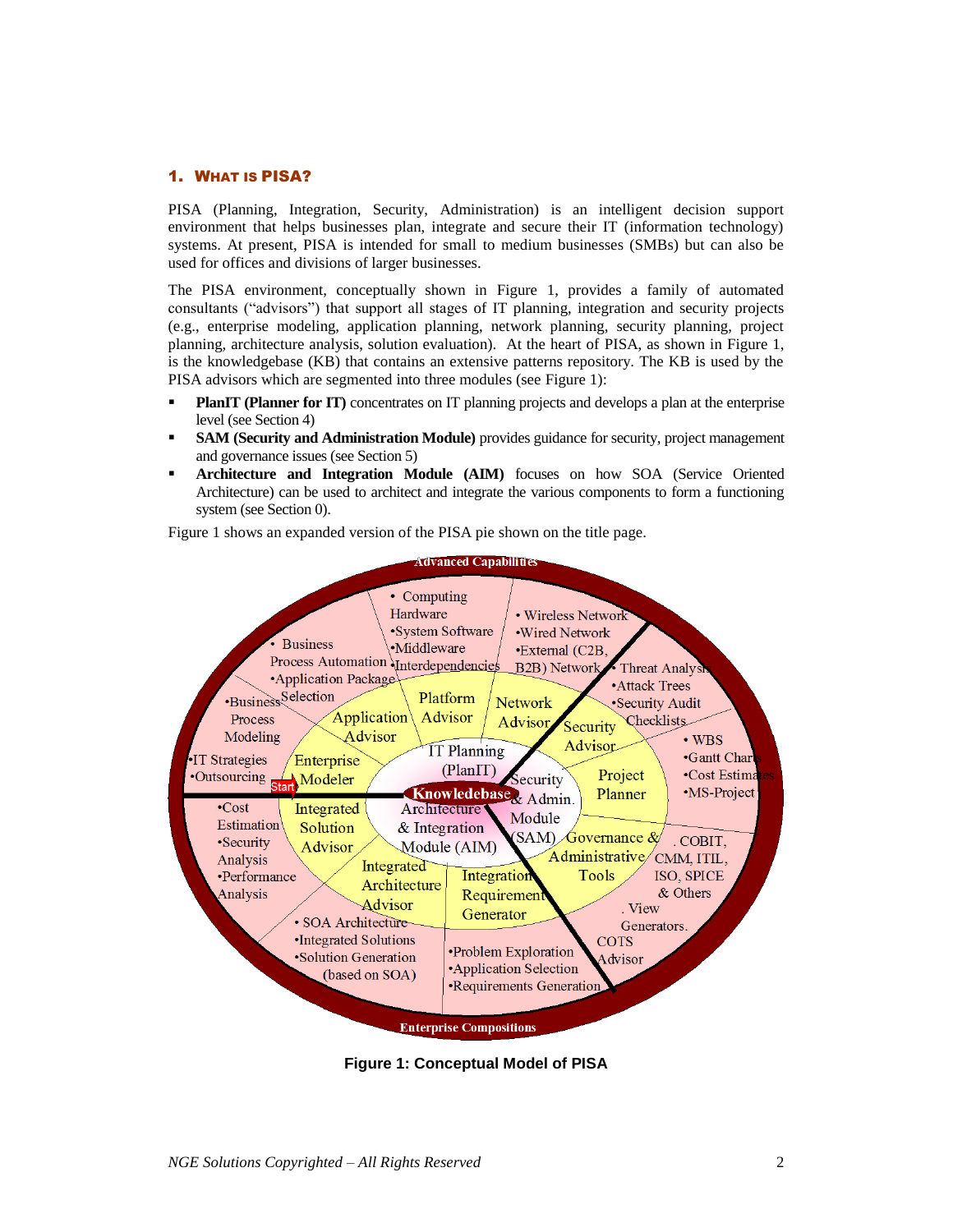Each PISA advisor, as shown in the outer circle of Figure 1, supports a specific stage and collaborates with other advisors to produce plans. For example, the Network Advisor supports the network planning stage and collaborates with the Security Advisor to develop a security plan that secures a network. The outermost circle ("the PISA crust") represents the **Advanced Capabilities Module (ACM)** that accepts the outputs produced by the PISA advisors and then helps the users to invoke detailed simulation and analysis tools (see Sectio[n 7](#page-6-0) for more information on ACM).

To understand the sequence in which these advisors are invoked, start from the Enterprise Modeler ("Start" arrow in Figure 1) and follow the circle clockwise. Specifically, the PlanIT advisors do the following: the Enterprise Modeler develops a model of an enterprise, the Application Advisor develops an Application plan, the Platform Advisor develops a computing platform plan, and the Network Advisor builds a network plan. The SAM advisors develop a security plan, a project plan, and provide other administrative services. The AIM advisors develop an integrated architecture plan based on SOA. The advisors are not strictly sequential – different advisors can be invoked in different sequences to fit the type of project you are working on. However, some things have to be done in sequence. For example, you cannot secure a network before developing a network plan (naturally!). The PISA Control Panel, discussed later, guides the user through what can be invoked when.

**Modeling Large Organizations and Business Networks:** PISA was originally designed for small to medium (between 20 to 500 employees) organizations. However, PISA can be and has been used to represent large organizations, mergers and acquisitions, supply chain networks, B2B marketplaces and business networks. We have developed an **Enterprise Composer** that takes different business scenarios/business models and composes them into larger and more complex organizational structures. Enterprise composition capabilities are also shown in the outermost circle of PISA ("PISA crust'). See details in Section [8.](#page-7-0)

#### 2. WHO SHOULD USE PISA AND WHY?

IT managers in modern enterprises face a bewildering array of decisions in planning of new systems, integration of new systems with existing ones, securing the IT assets, and administrating the resulting complex systems. In particular, modern IT managers frequently must answer the following questions that span the processes shown in Figure 1:

- What business processes should be automated and re-engineered to compete in the market place
- What application packages (ERP systems) should be used and how (buy, rent, outsource, extend)
- What type of computing platforms and software services should be bought or rented
- **Should wireless networks be used, when and where**
- How to integrate new applications and services with the existing, including legacy, systems
- When and how to introduce SOA (Service Oriented Architecture), if at all
- How to estimate the cost of transitioning to SOA
- How to determine the impact of transitioning to SOA in terms of security and performance issues
- How to secure the company assets to minimize risks
- How to develop security audits for normal as well as disaster situations
- How to develop detailed project plans for implementation and governance

These are difficult questions that must be answered frequently and quickly to cope with the highly fluctuating business and technology landscape. Many SMBs have a particular problem because they do not possess in-house expertise to make these decisions and develop good plans. Instead of different tools from different vendors that address different aspects of Figure 1, a comprehensive computer aided consulting environment is needed to systematically guide the IT managers and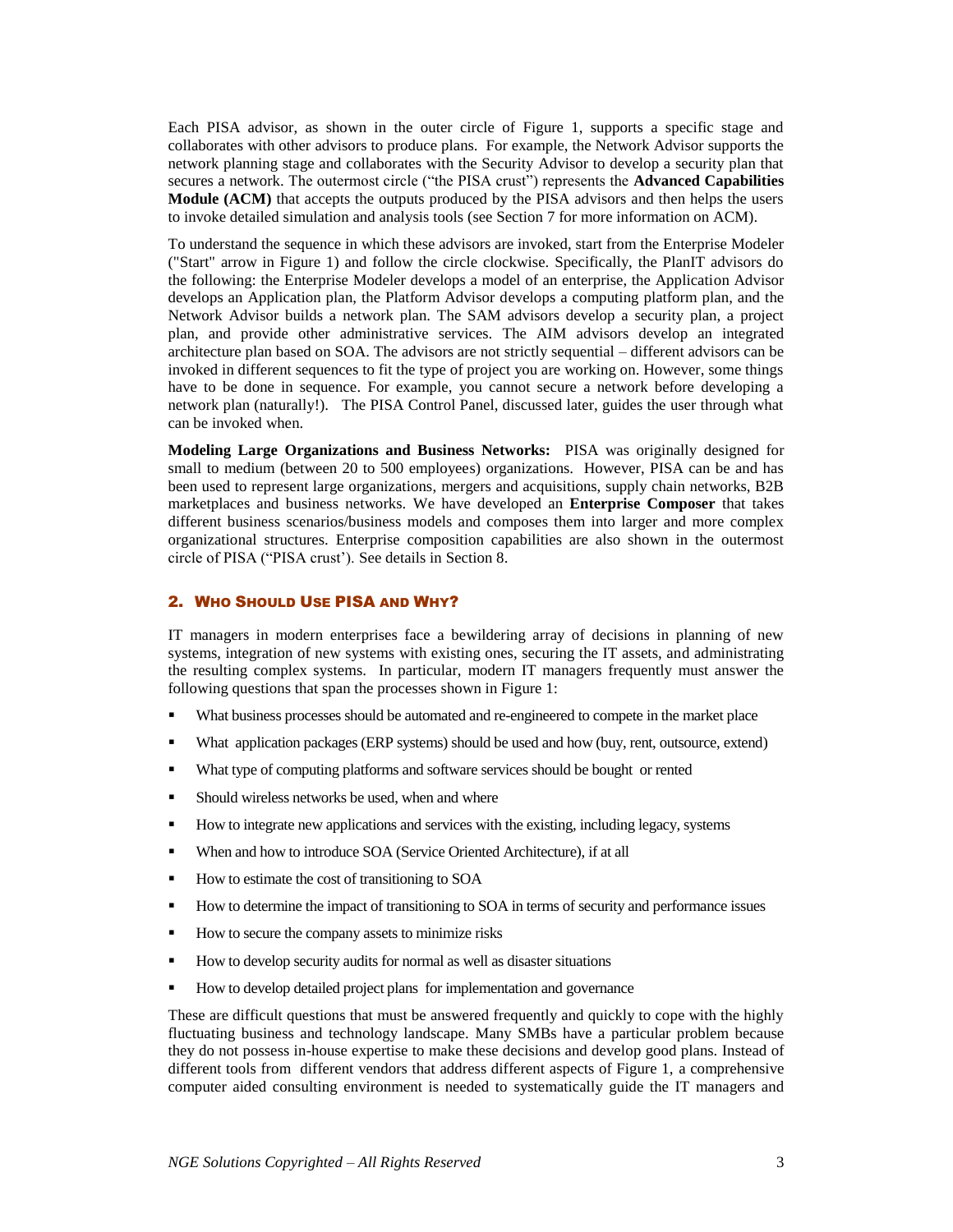planners through the processes displayed in Figure 1. A research project focusing on computer aided consulting for IT has produced the PISA environment to meet this challenge.

PISA has no competition at present. Companies such as IBM, SAP, Cisco and Dell have provided individual tools to sell their products as shown in Table 1. However, the user has to go to Dell for computers, Cisco for networks, SAP for applications, Verisign for security, and then integrate everything into a working system – a daunting task. As compared to different tools from different suppliers that address different stages of Figure 1, the PISA environment provides one stop shopping through a set of integrated advisors as shown in Table 1.

| Planning, Integration, Security &<br><b>Administration Activities</b> | <b>Key Commercial Products</b>                           | <b>PISA Advisors</b>                         |
|-----------------------------------------------------------------------|----------------------------------------------------------|----------------------------------------------|
| <b>Enterprise Modeling</b>                                            | <b>IBM Rational Rose</b>                                 | Enterprise Modeler                           |
| <b>Application Planning</b>                                           | <b>SAP Business Maps</b>                                 | <b>Application Advisor</b>                   |
| <b>Platform Planning</b>                                              | Dell Configurator                                        | Platform Advisor                             |
| Network Planning                                                      | Cisco Net Designer                                       | Network Advisor                              |
| <b>Security Planning</b>                                              | Amenaza Planner                                          | Security Advisor                             |
| SOA Planning                                                          | <b>IBM</b> eBusiness Framework<br>(limited capabilities) | Architecture and Integration<br>Module (AIM) |
| <b>Project Planning</b>                                               | Microsoft Project                                        | <b>Project Planner</b>                       |

**Table 1: High Level Comparison of PISA with Key Competitive Products**

#### 3. HOW TO USE PISA?

The PISA website [\(www.ngepisa.com\)](http://www.ngepisa.com/) provides a great deal of information about this system. A logon ID/password is needed to use the system.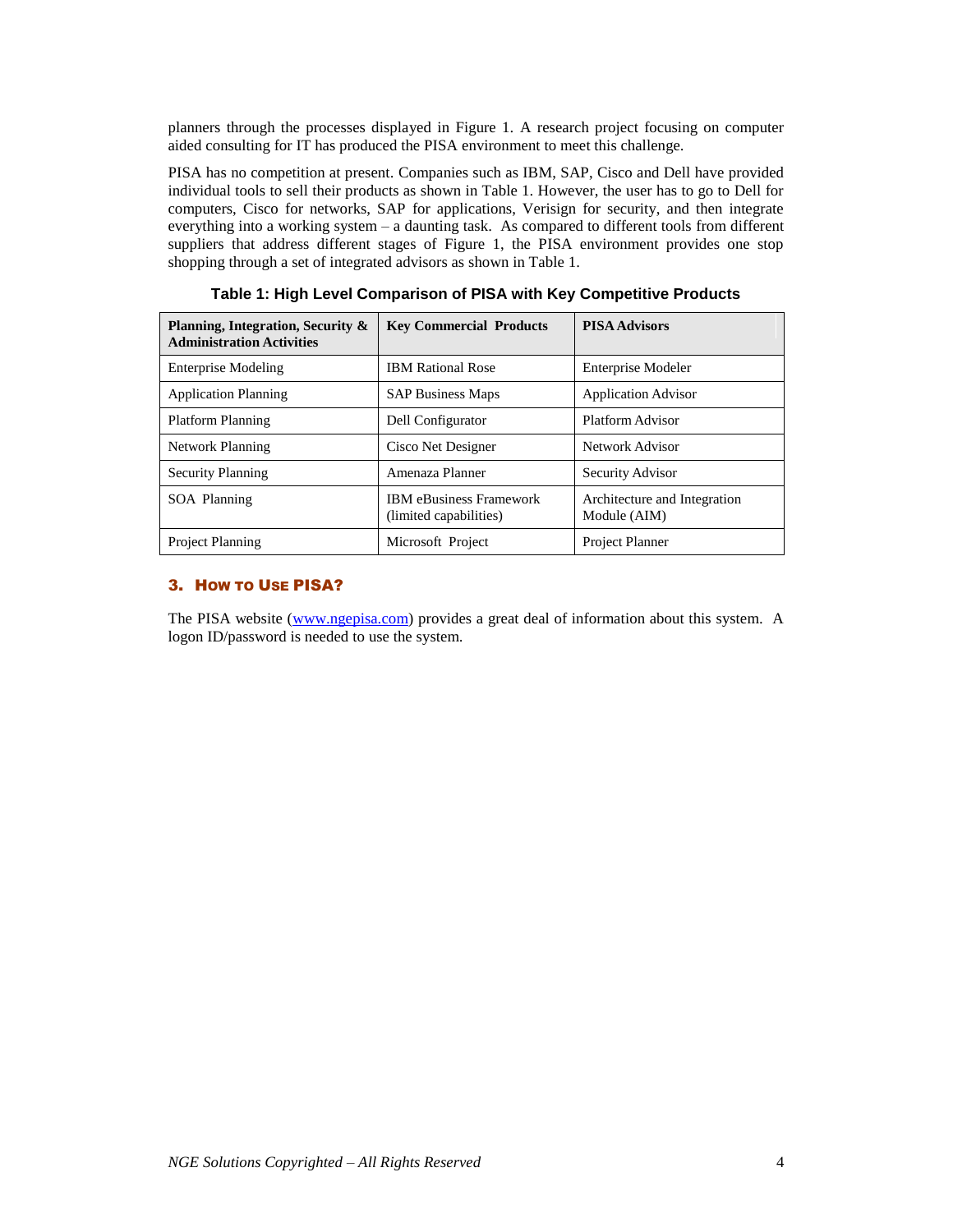

**Figure 2: Sample PISA Control Panel** 

<span id="page-4-1"></span>The user session, after signing in, is guided through a control panel shown in Figure 2. The system automatically determines which advisor you can invoke and this is indicated by a red arrow. In a normal session, advisors are automatically invoked in the pre-defined sequence suggested by Figure 1 (i.e., Enterprise Modeler -> Application Advisor -> Platform Advisor, etc.). However, a user may invoke other advisors as they become available (indicated by a yellow arrow). ACM can be invoked anytime for more detailed analysis. Each advisor, when invoked, produces a model and then returns control to the control panel. As shown i[n Figure 2,](#page-4-1) the links to the results produced by advisors used previously ("generated models"), if any, are also shown. The top toolbar provides buttons for help and the bottom toolbar provides access to a glossary, online guides and tutorials, PISA documentation, business scenario templates, and the PISA pie (Figure 1).

#### <span id="page-4-0"></span>4. PLANIT MODULE TO DEVELOP A PLAN FOR IT INFRASTRUCTURE

Businesses face numerous challenges in using IT. The main challenge is that these businesses increasingly rely on sophisticated information technologies such as the Internet, wireless networks, Web technologies, numerous application software packages, different types of security solutions, and a multitude of system software packages such as database managers, utilities, .Net framework, and the like. Many businesses, especially SMBs, lack in-house expertise to properly plan the IT infrastructure needed to support the business. The PlanIT module of PISA helps with IT planning decision through the following advisors:

- **Enterprise Modeler helps the user to create an enterprise model that captures the important aspects** of a company such as company type, company size, company sites, outsourcing decisions, etc.
- Application Advisor helps the user develop automation strategies and suggests the business applications that will support different automation strategies.
- Platform Advisor suggests computing platforms ("hosts") on which the applications will reside.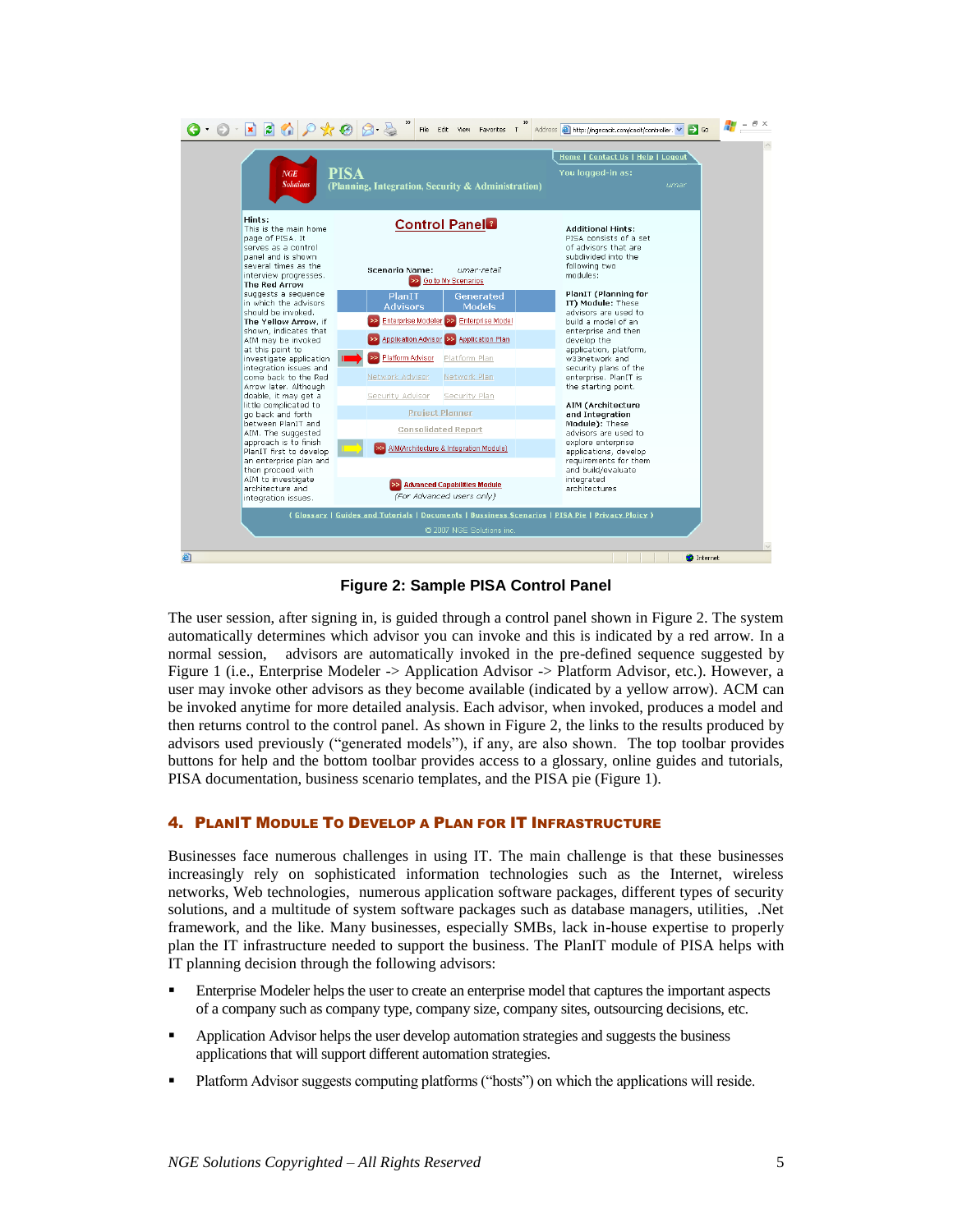<span id="page-5-0"></span>Network Advisor suggests a network configuration that includes wireless as well as wired networks.

#### 5. SAM (SECURITY AND ADMINISTRATION MODULE) TO SUPPORT PLANIT

<span id="page-5-1"></span>SAM provides the following security and governance/administrative advisors that help you to secure and administer the enterprise resources.

- Security Advisor secures the applications and the hosts on the network. It also produces a list that can be used in security audits.
- Governance Information Extractor examines the information from a diverse array of governance standards (e.g., CMM, CobIT, ITIL, SPICE, ISO200x, and SOX) and presents it to different advisors of the PISA platform as customized checklists.
- **Business Continuity Planner generates a comprehensive plan that heavily utilizes different patterns** for business continuity.
- **Project Planner develops a project plan based on the decisions made in the previous advisors.**

These advisors make inferences based on the information gathered by the previous advisors and further enrich and enhance the PISA knowledgebase. You can, of course, further refine and customize the plans generated by SAM.

SAM also supports the following administrative tools to support PlanIT:

- COTS (Commercial-off-the-Shelf) Advisor populates a Techbase that serves as a repository of commercially available solutions.
- Diagram Generator creates visual representations of the various solutions.
- Intelligent Document Generator produces reports at the end of the interview.

#### 6. AIM (ARCHITECTURE AND INTEGRATION MODULE) FOR SOA

PlanIT produces an enterprise-wide IT plan that shows the main elements of the IT infrastructure. However, it does not answer the important question: how will all these elements fit together to form a working solution? This is where AIM fits in. A user would typically develop an enterprisewide plan by using PlanIT and then use AIM to investigate in more detail how different aspects of this plan can be integrated into an overall architecture. AIM helps its users to develop an integration plan based on Service Oriented Architecture (SOA) principles.

Development of an integration plan is a complicated task with many challenges. Instead of a 'big bang' approach where all enterprise systems are converted to SOA in an afternoon, AIM supports a gradual approach where the enterprise achieves an integrated architecture one business (application) area at a time. The AIM methodology, shown in [Figure 3,](#page-6-1) guides the user through the iterative process of choosing a business problem and then developing and evaluating integrated architectures for the chosen problem

The AIM advisors (Business Problem Explorer, Integration Requirements Generator, Integrated Architecture Advisors, and Integrated Solution Advisor) support different stages of this methodology and generate extensive documentation (an integration requirements document, an integrated architecture document, and an evaluation report) that can be used to understand, explain and communicate the major decisions. The starting point for AIM is the overall IT plan generated by PlanIT.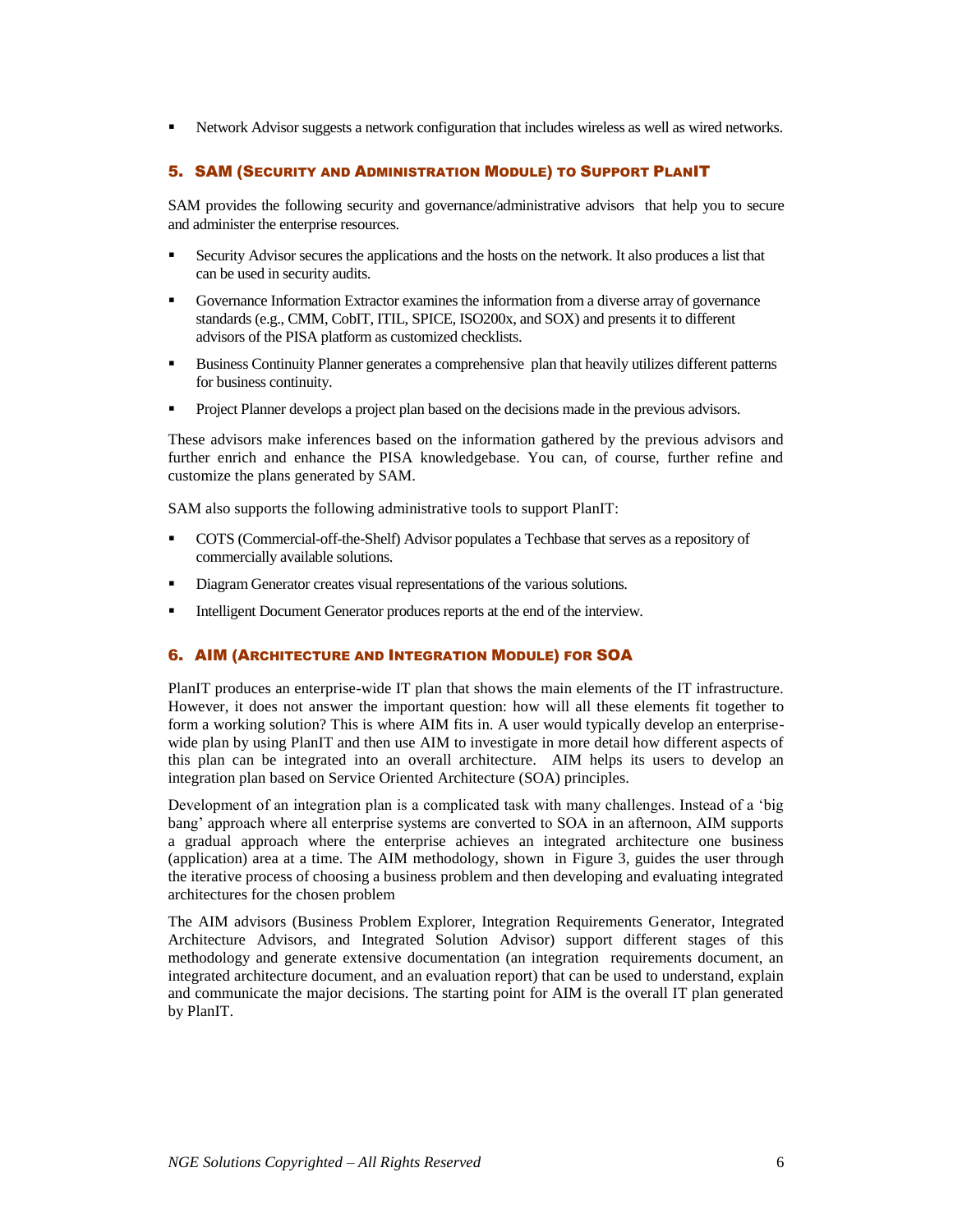

**Figure 3: Conceptual View of AIM** 

#### <span id="page-6-1"></span><span id="page-6-0"></span>7. ADVANCED CAPABILITIES MODULE (ACM): GETTING INTO MORE DETAILS

The focus of the basic PISA advisors (PlanIT, SAM and AIM) is to minimize user effort by extensively using defaults and patterns. Naturally this approach is not suitable for all situations. In many cases, more detailed analysis is needed, requiring more effort but providing more complete and accurate information. This is where ACM enters the picture  $-$  it accepts outputs generated by the Basic PISA system and shows how it can be used for detailed modeling and analysis. ACM expands the basic capabilities of PISA by:

- Allowing users to modify the output produced so far by using XML tools.
- Suggesting how users can do more detailed analysis by using existing modeling, simulation and analysis tools.
- Suggesting how users can develop their own tools by using outputs generated by the basic PISA system.

ACM is a relatively new module and we are in the process of developing the following capabilities:

- Advanced Business Process Analysis: business process modeling and workflow analysis
- Advanced Network Analysis: simulation analysis through tools such as Opnet
- Advanced Security Analysis: detailed attack tree and risk analysis
- Advanced SOA Analysis: detailed evaluation of SOA-based architectures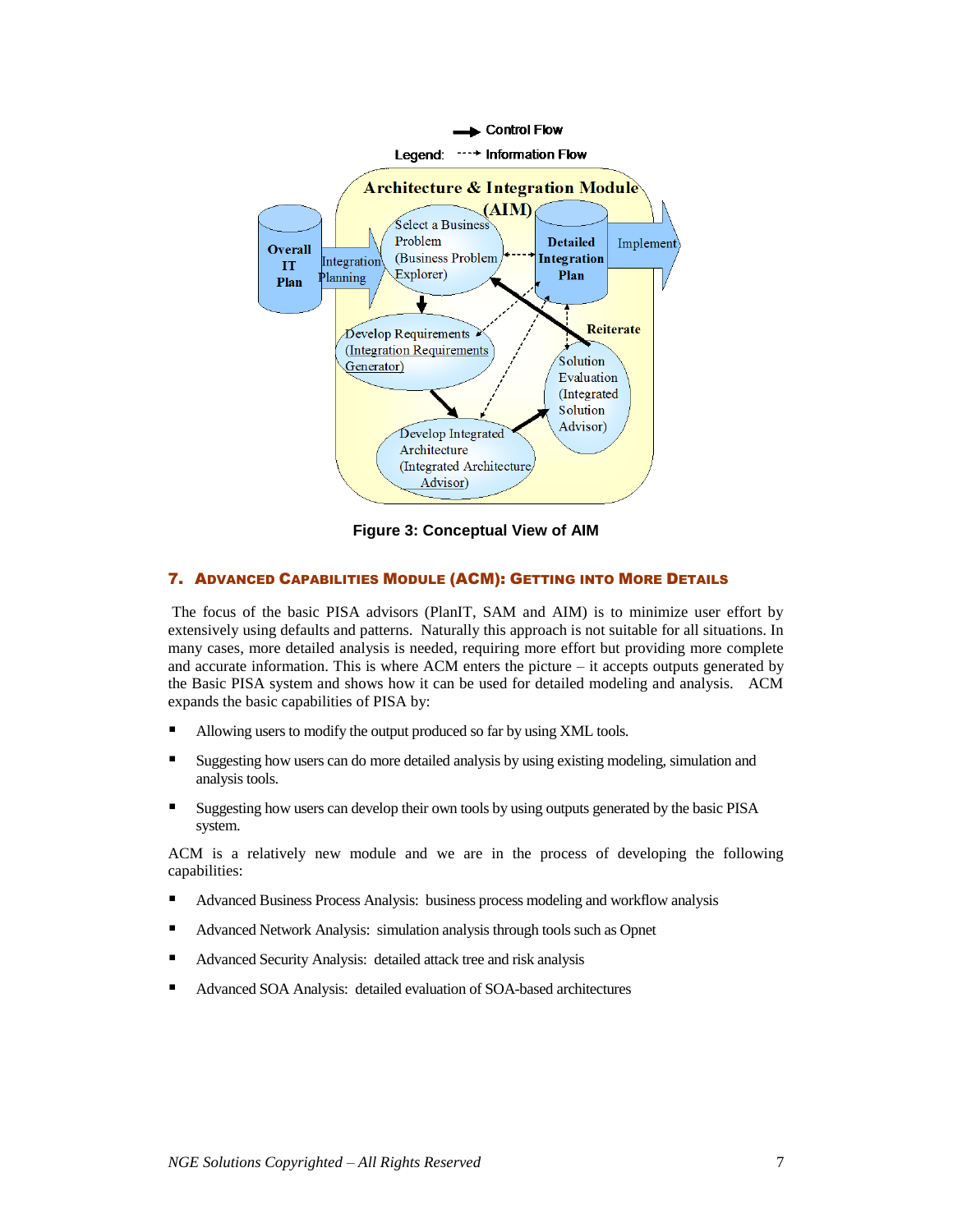**IMPORTANT**: ACM is intended for more technically savvy people, especially knowledge of XML is required because all outputs produced by basic PISA are in XML.

#### <span id="page-7-0"></span>8. ENTERPRISES COMPOSER: BUILDING LARGER AND COMPLEX ORGANIZATIONS

In addition to small and medium (between 20 to 500 employee) organizations, PISA can be used to represent large and more complex organizations. Enterprise Composer takes different business scenarios and business models and composes them into larger and more complex organizational structures such as the following (see [Figure 4\)](#page-7-1):

- A large company consisting of many smaller plants, sites, and divisions...
- A large corporation based on mergers and acquisitions (M&A) of many companies
- A B2B marketplace with numerous buyers and sellers
- A supply chain system consisting of several consumers and suppliers
- A business network such as a health information network (HIN)

The Enterprise Composer treats each "scenario" generated by a PISA session as an organization unit (a reusable component) and composes large and complex organizations from these components by using SOA. It then suggests approximate configurations with details about the infrastructure components needed. The type of configurations and infrastructure components needed depend on the organizational composition and other parameters such as the number of participants (organization units), volume of transaction handled by the composition, value of transactions handled, security and trust level between the partners, etc. For example, the collaboration between partners in a supply chain require higher security than units of a large organization.



**Figure 4: Building a Large PISA from Smaller Ones**

#### <span id="page-7-1"></span>**9. TECHNICAL ARCHITECTURE OF PISA**

PISA uses Software as a Service (SaaS) model where the user logs on to a remote system instead of downloading and installing it. The system resides on a web server and is accessible from commonly available Web browsers. [Figure 5](#page-8-0) shows the technical architecture of PISA with its two major modules: PlanIT and AIM. All advisors are invoked from a controller that signs a user in, assigns a unique ID to the user, and manages user sessions. This allows each user to develop and store her own object model that is enriched as the user invokes different advisors. As stated previously, the object model (OM) is a set of XML documents that represents the results of the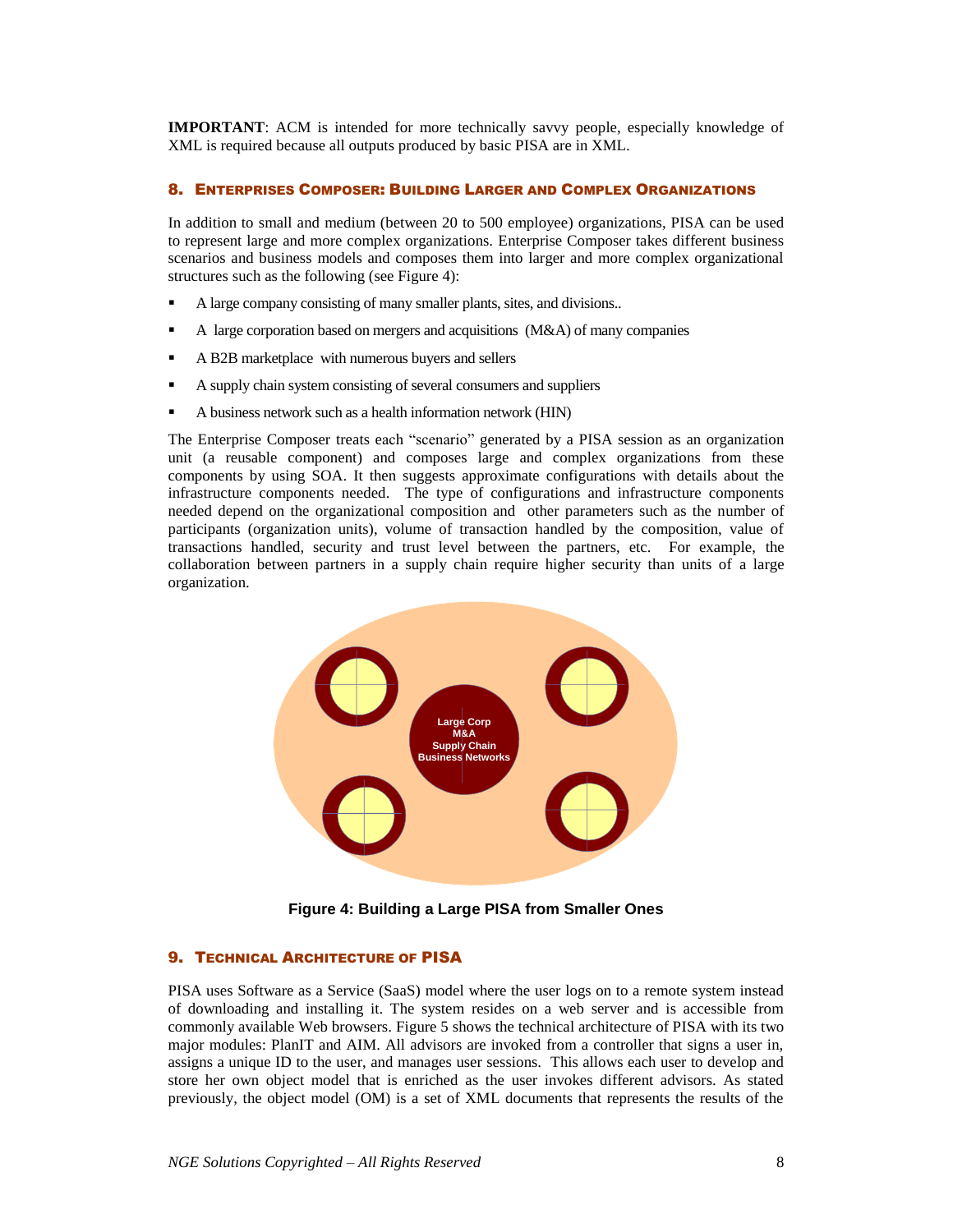interviews as the user interacts with different advisors. After being invoked, each advisor conducts its own interview, consults the object model to review the decisions made so far, makes inferences as much as possible, makes further decisions based on the user interview, extracts needed patterns from the patterns repository, and further enriches the object model. The object model is used as a basis for collaboration between the advisors.



**Figure 5: Technical Architecture of PISA**

#### <span id="page-8-0"></span>10. CONCLUDING COMMENTS AND ADDITIONAL INFORMATION

PISA is a comprehensive environment that supports the IT planning, integration, security and administration activities through a family of automated consultants ("advisors"). These advisors are integrated around an extensive knowledgebase and collaborate with each other like a team of consultants in real life situations. PISA demonstrates the technical and business feasibility of computer aided consulting. The focus on SMBs is deliberate to allow development of complete solutions. Future research and development directions include a wide range of activities to make the existing platform into a valuable tool for SMBs.

A great deal of additional information and documentation about PISA can be found at the website [www.ngepisa.com.](http://www.ngepisa.com/) Exhibit 1 displays the main documents that are available at the PISA Website. If you are going to actually use the system, then we suggest that you access and read the 'PISA User Guide' before using the system.